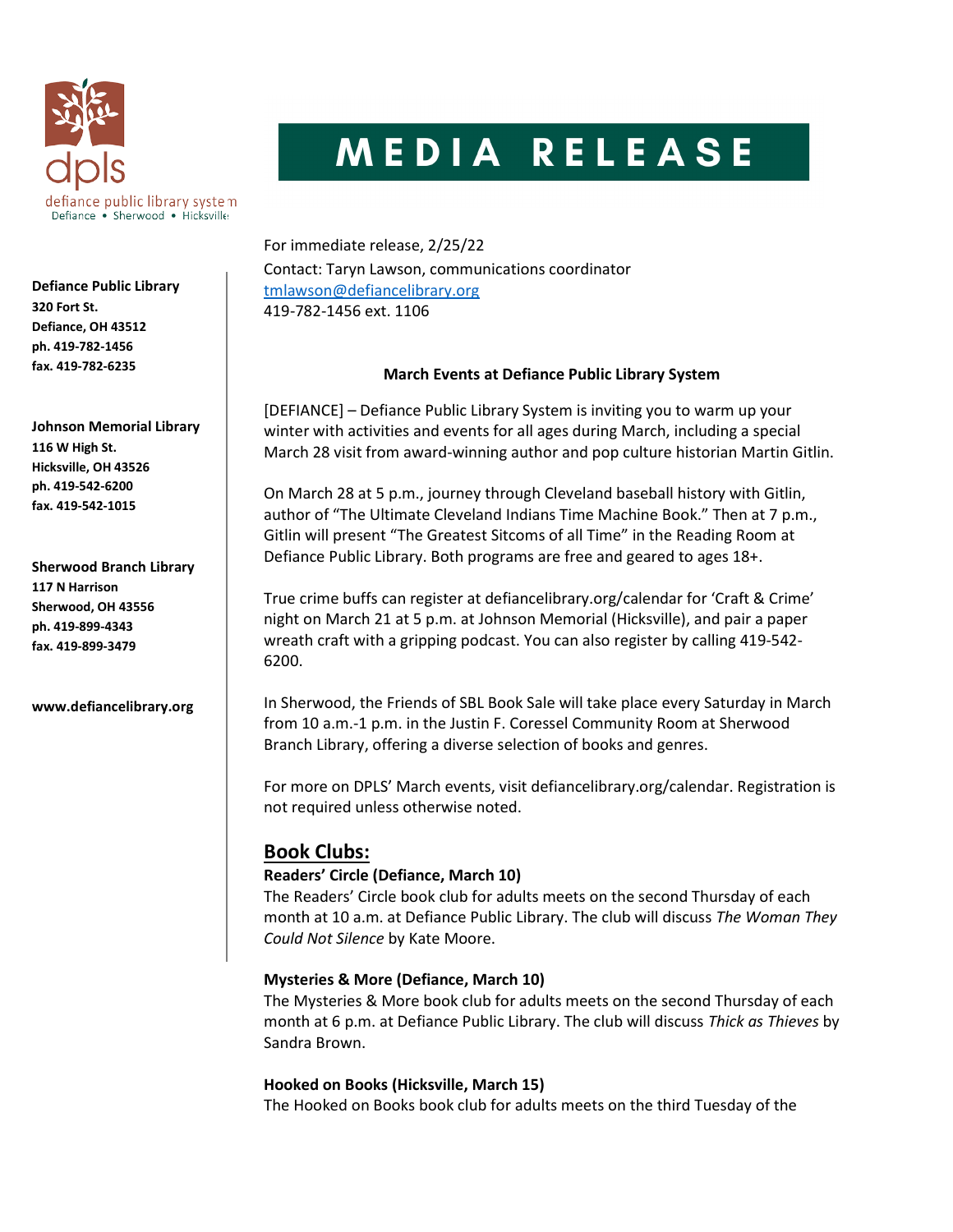month at 5:30 p.m. at Johnson Memorial Library. The club will discuss Malibu Rising by Taylor Jenkins Reid.

#### Bookworms (Sherwood, March 15)

The Bookworms book club for adults meets on the third Tuesday of the month at 1:30 p.m. at Sherwood Branch Library. For more information call 419-899-4343.

# Virtual or System-wide Events:

# 2022 Tournament of Books (March 1-29)

It's March Madness, but with books! This year's tournament pits the 2021 highest-circulating YA fiction against the 2021 highest-circulating adult fiction. Weekly rounds of voting will take place, with 2 prizes given at the end of the month: one for a correct prediction, and another for participation. Check defiancelibrary.org on March 1 or follow DPLS on Facebook (@dplslibraries) for a chance to vote.

# Virtual Class: Wire Wreaths (March 19)

Get free supplies to make a wire-and-paper flower wreath during this virtual/Zoom class on March 19 at 2 p.m. with the DPLS MakerSpace. Flowers will be made from paper we precut using the MakerSpace's Silhouette Cameo 3. Space is limited, register at defiancelibrary.org/calendar or by calling 419-782-1456 ext. 1108. All ages welcome. Supplies available for pickup at any DPLS location beginning Feb. 28.

# Defiance Public Library:

#### For Kids:

#### Read, Rhyme + Romp and Storytime at Northtowne Mall

Through April 5, join Defiance Public Library every Monday at 5:30 p.m. or Tuesday at 10:30 a.m. for Read, Rhyme + Romp in the Northtowne Mall Community Room, 1500 N. Clinton St., Defiance. Geared to babies and toddlers. For those with older children, Storytime for ages 2-6 immediately follows, at 6 p.m. on Mondays and 11 a.m. on Tuesdays.

#### Innovation Play (March 1 & 3)

Hands-on STEAM activities for grades K-6 at Defiance Public Library. Choose a morning or evening session. Tuesday evening sessions March 1 and April 5 from 4-6 p.m. Thursday morning sessions are March 3 and April 7 from 10:30 a.m.-noon. March's theme is 3-D drawing.

#### Kaleidoscope: Bottle Flip Challenge (March 8 & 10)

Join Defiance Public Library for Kaleidoscope: a series of free events at the library for grades K-6, with Tuesday evening (4-6 p.m.) or Thursday morning (10:30 a.m.-noon) sessions available. March is a Bottle Flip Challenge (March 8 & 10), and April is Miniature Putt-Putt through the Pages (April 12 & 14).

#### Lego Club (March 15 & 17)

Build, play, and connect at Defiance Public Library's Lego Club for grades K-6. Club meets in the Children's Room March 15 from 4-6 p.m. and March 17 from 10:30 a.m.-noon.

#### Out-of-the-Box Art Series (March 22 & 24)

Come discover what's in the box! Grades K-6 are invited to visit Defiance Public Library to explore a new art technique. Choose an evening session (Tuesday, March 22, 4-6 p.m.) or a morning session (Thursday, March 24, 10:30 a.m.-noon).

#### For Teens:

#### Teen Night Thursday (Thursdays in March)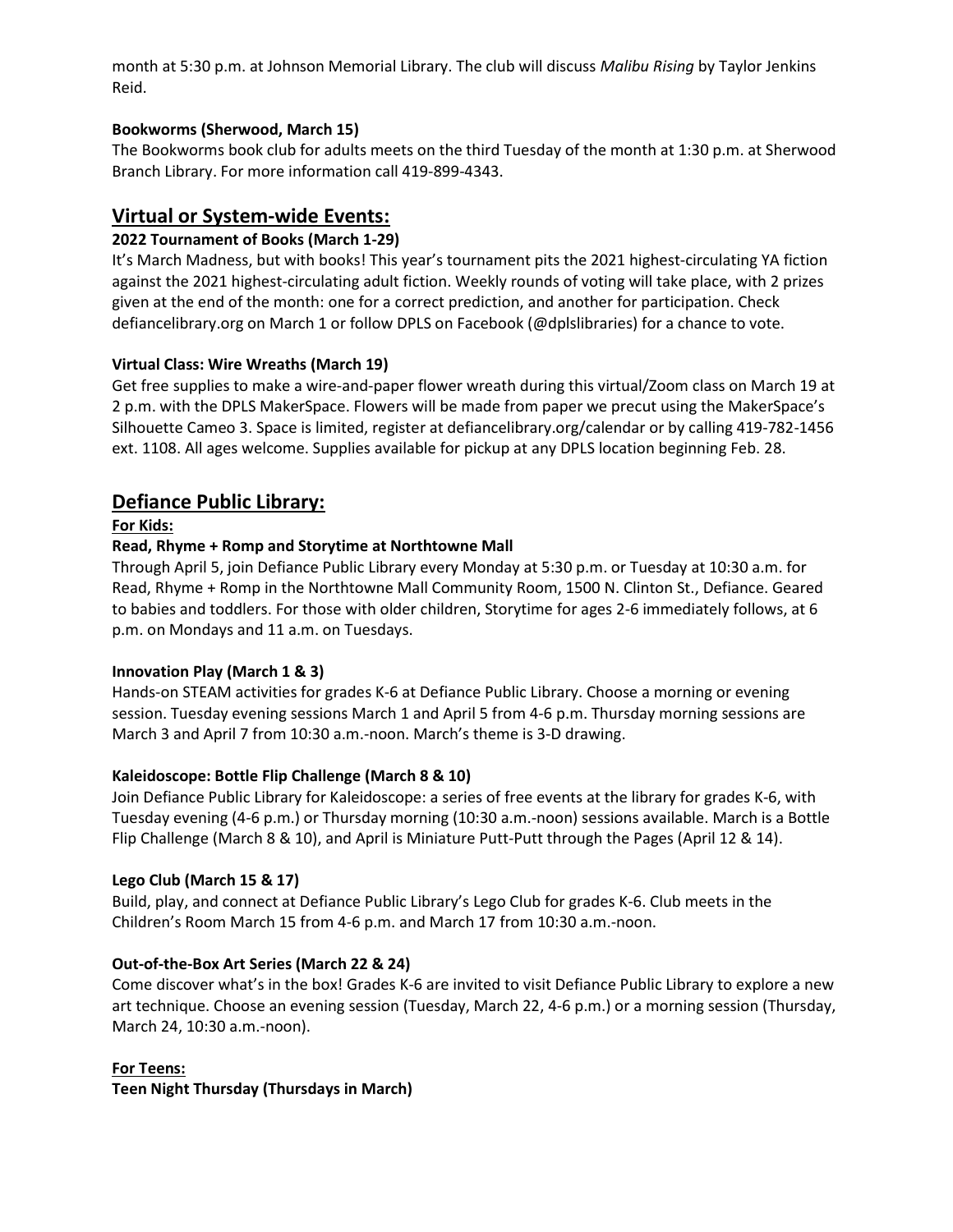Every Thursday is Teen Night in the teen space at Defiance Public Library from 4:30-7:30 p.m. Grades 6- 12 are invited to hang out and socialize, use the gaming systems, or take part in various activities including scavenger hunts, crafts, trivia challenges and games.

# For Adults:

# Knit and Crochet Club (March 8)

Visit the Defiance Public Library System MakerSpace on the second Tuesday of each month from 4-6 p.m. for Knit and Crochet Club. Bring your own project to work on while you socialize or use our supplies and start learning to knit or crochet. All are welcome.

# Greatest Sitcoms of All Time (March 28)

Award-winning author and pop culture historian Martin Gitlin hosts this fun and enlightening presentation based on his book, The Greatest Sitcoms of All Time, March 28 at 7 p.m. in the Reading Room at Defiance Public Library, 320 Fort St. Event is free and open to the public. Geared to adults 18+.

# Sherwood Branch Library

# Storytime Tribe (Thursdays in March)

All are invited to join Sherwood Branch Library every Thursday at 4:30 p.m. in the Community Room through March for Storytime! Geared to ages 0-6.

# Anime Club (March 14)

Anime lovers in grades 6-12 are invited to join Anime Club at Sherwood Branch Library. The club meets on the second Monday of each month from 4-5 PM in the community room for anime viewing, discussion, games, and crafts.

# Dahlia Paper Wreaths (March 19)

Visit Sherwood Branch Library on March 19 at 10 a.m. to welcome spring by making a paper dahlia wreath. Geared to adults but all are welcome. Space is limited. Register at defiancelibrary.org/wreath or by calling 419-899-4343.

# Ultimate Cleveland Indians (March 28)

Take a fun and enlightening journey through Cleveland baseball history with Martin Gitlin, author of the Ultimate Cleveland Indians Time Machine Book, March 28 at 5 p.m. in the Community Room at Sherwood Branch Library. No registration required.

# Friends of the Library Book Sale (March 5, 12, 19, 26)

The Friends of Sherwood Branch Library Book Sale will take place every Saturday in March (March 5, 12, 19, & 26) from 10 a.m.-1 p.m. in the Justin F. Coressel Community Room at Sherwood Branch Library, 116 N. Harrison St. Choose from a diverse selection of books/genres.

# Johnson Memorial Library (Hicksville)

# Anime Club (March 1)

Anime lovers in grades 6-12 are invited to join Anime Club at Johnson Memorial Library. The club meets on the first Tuesday of each month from 4-5 PM in the Community Room for anime viewing, discussion, games, and crafts. New members are always welcome.

# Crafts & Crime (March 21)

Craft a paper floral wreath (featuring a Black Dahlia!) while listening to a true crime podcast in the Johnson Memorial Library's Community Room on March 21 from 5-6:30 p.m. Supplies are free and space is limited. Adults 18+. Register at defiancelibrary.org/calendar or by calling 419-542-6200.